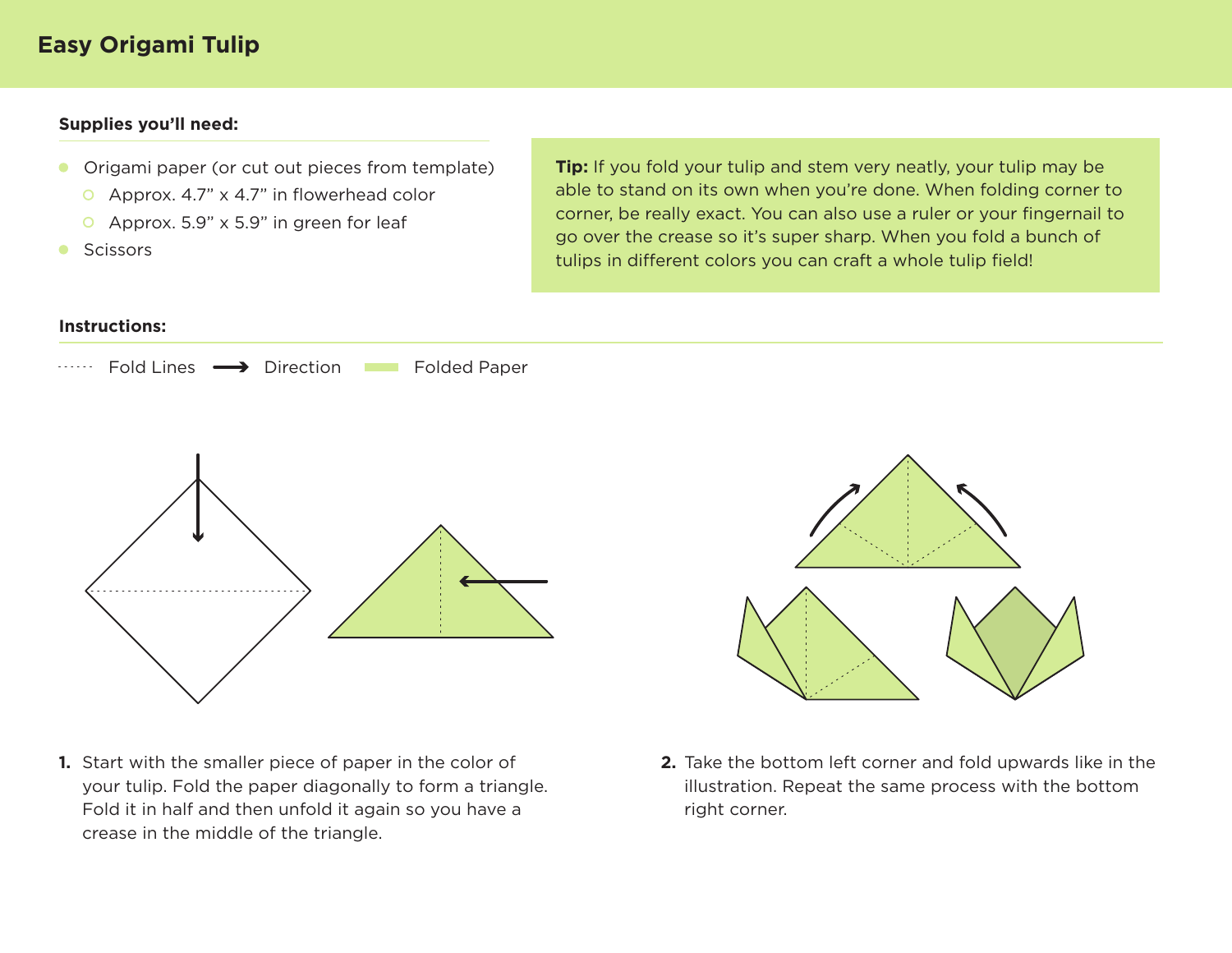**Instructions continued:**



**3.** Take the left and right corners and fold them slightly **4.** Using your scissors, snip a small part of the bottom backwards like in the illustration.



**5.** For the stem, take the larger piece of paper and fold **6.** Take the left corner and fold inwards towards the diagonally to form a triangle. Then unfold the paper again to show the crease.



off for where the stem will insert. 4. Using your scissors, snip a small part of the bottom



center. Repeat with the right corner. **6.** Take the left corner and fold inwards towards the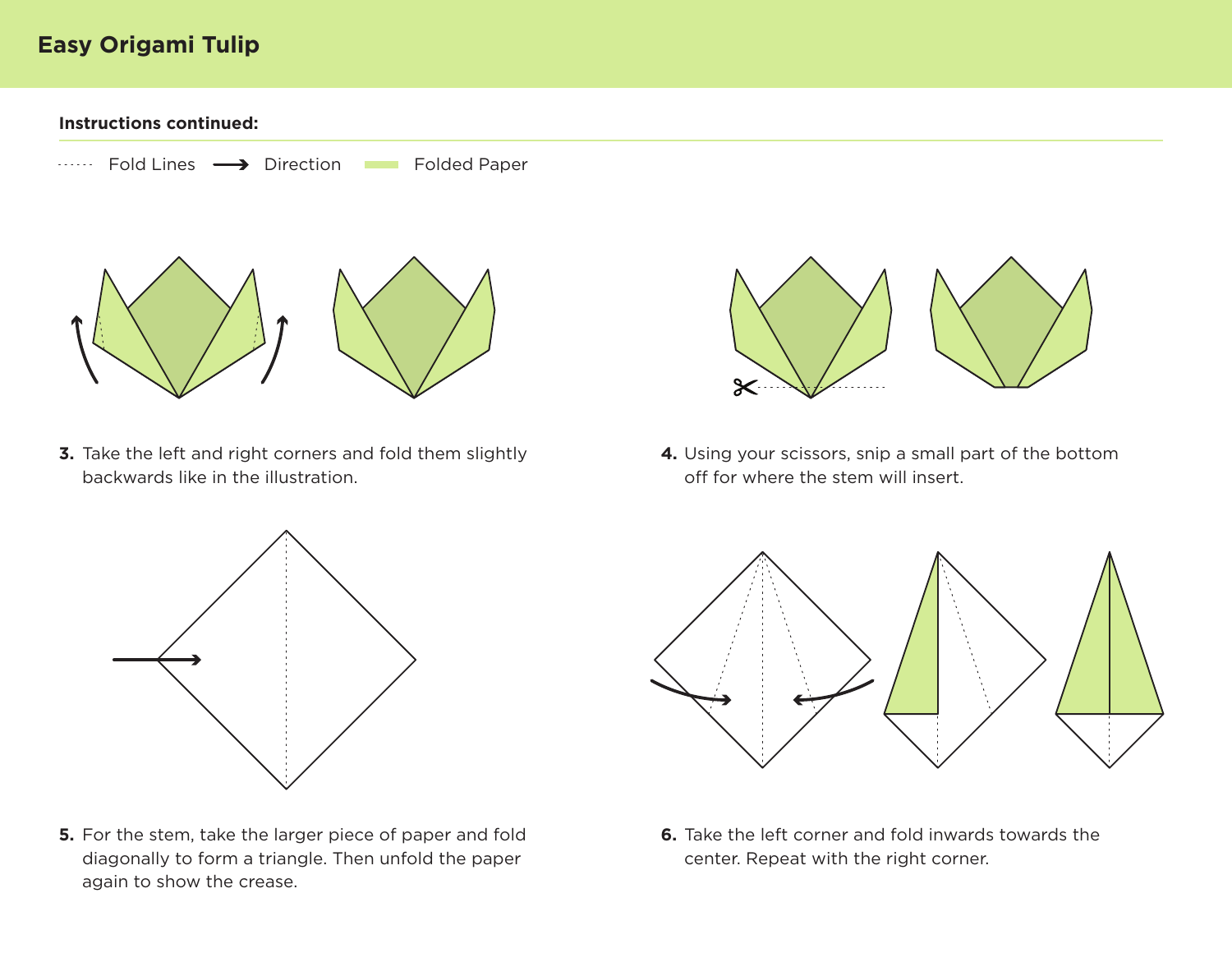**Instructions continued:**



7. Repeat the same process as in step 6 but with the new left and right corners.



**7.** Repeat the same process as in step 6 but with the new **8.** Repeat the same process as in step 7 but with the new left and right corners.



9. Now fold the bottom peak to meet the top peak. Then fold the piece in half along the long side so that the smaller piece is in the middle.



**9.** Now fold the bottom peak to meet the top peak. Then **10.** Once folded push the inner part out a bit and place the tulip on top of the stem by sticking the pointy end through the hole at the bottom of the tulip. All done!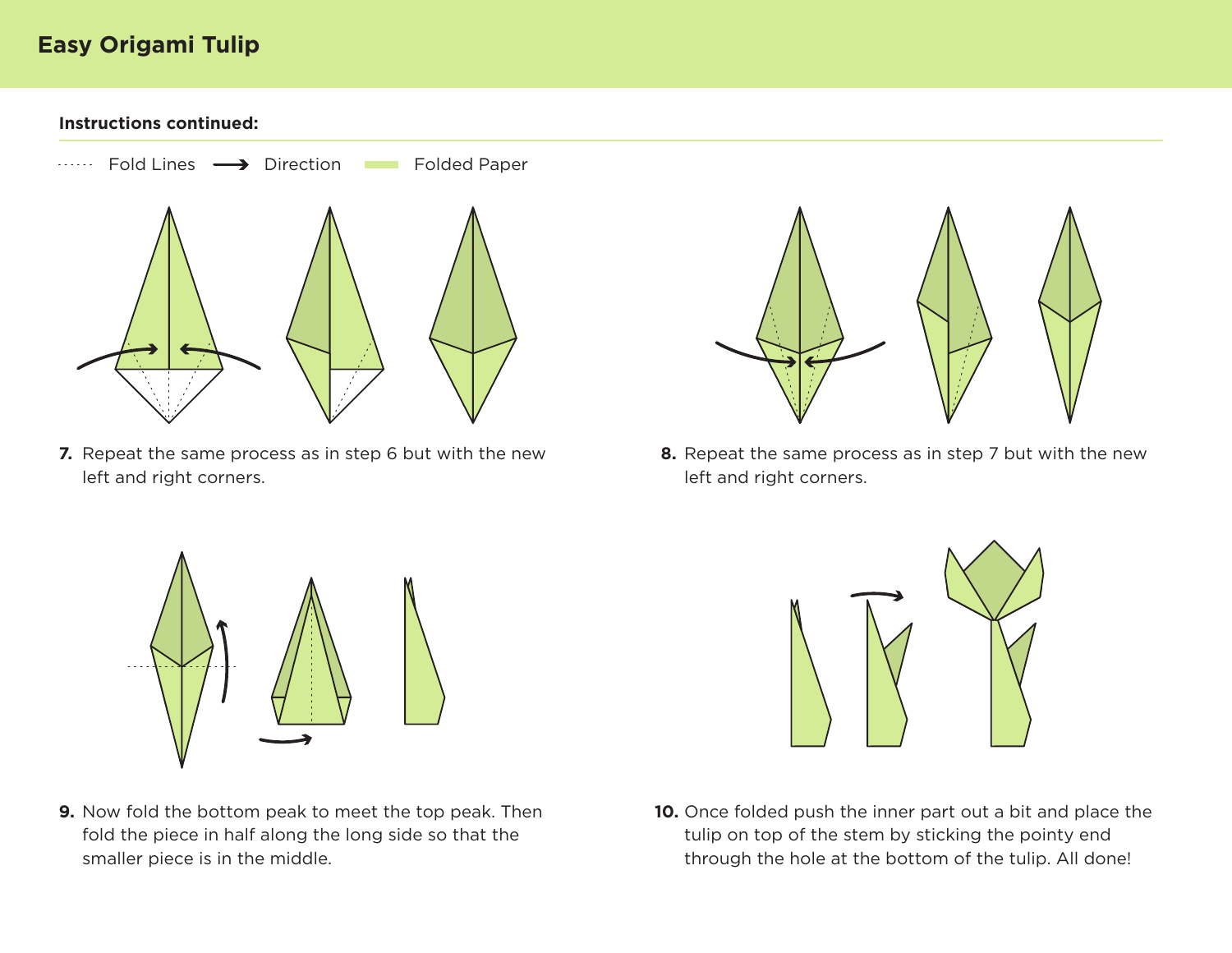**4.7"x4.7" Tulip Template**